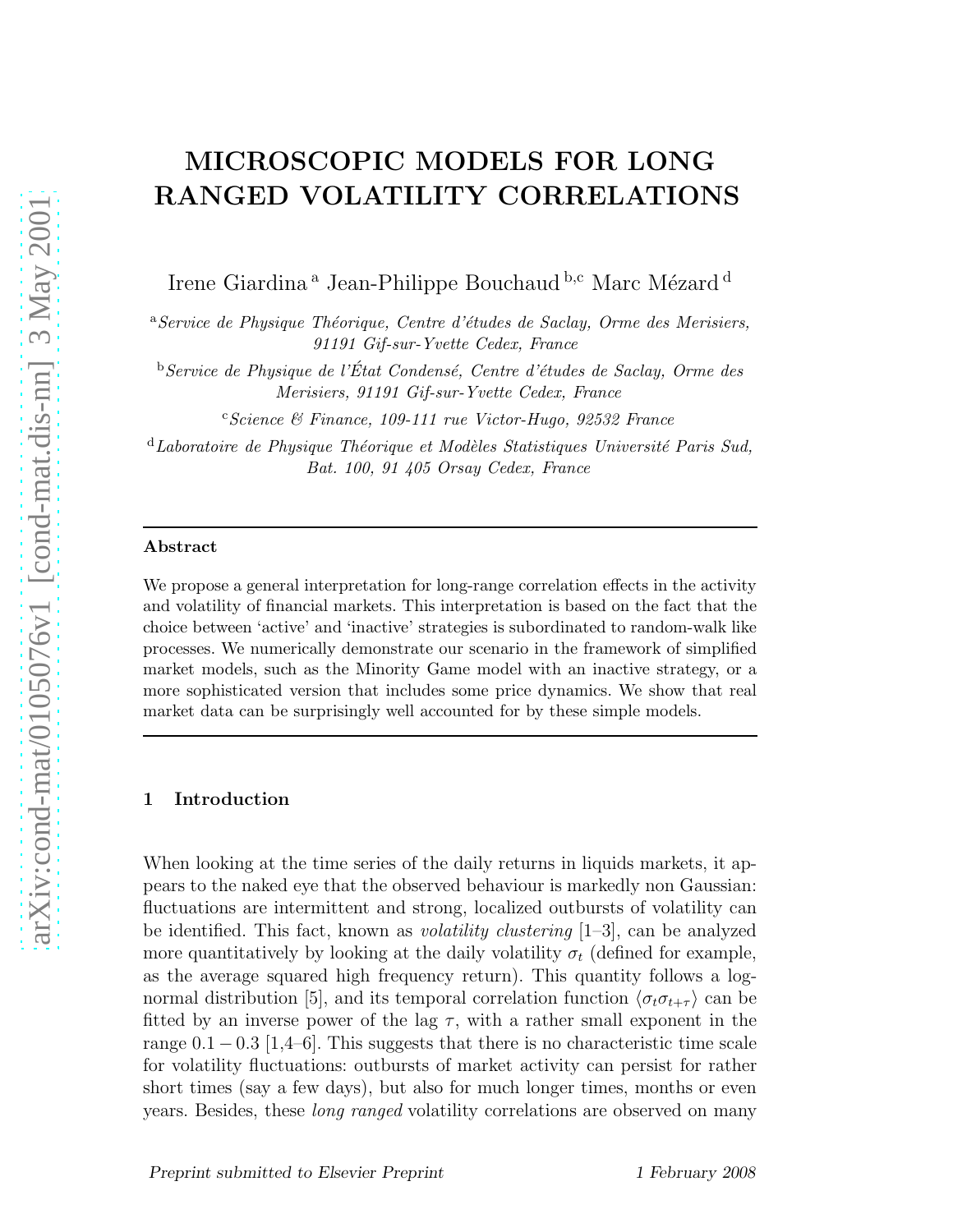different financial markets and over different periods of time, with qualitatively similar features: stocks, currencies, commodities or interest rates (see for example the BUND contract discussed in  $[3]$ . This suggests that a common mechanism is at the origin of this rather universal phenomenon. This universality, which is also observed for other 'stylized facts' of financial markets (for example the power law behaviour of the return distribution) has attracted much attention, especially among physicists. It indeed supports the idea of the market as a complex interacting system of the kind usually studied in physics, where complex behaviour arises from individual actions, not crucially depending on the details of the microscopic interactions.

In this line of thought, the approach of agent based modelling has been intensively pursued, and important insights into market dynamics have recently been gained [8,10–18]. These models postulate some simple behaviour at the level of the agents and investigate the resulting price dynamics. Their aim is to reproduce real market phenomenology and understand its distinctive features in terms of microscopic mechanisms. Of course the possibilities of modelling are a priori numerous, since very little is known about the relevant ingredients needed to construct a realistic artificial market. In this context two possible strategies of investigation can be followed. The first is to look for very simple models, which may be in some respects unrealistic, but where both analytical resolution and intuitive understanding can be reached. Alternatively, one can focus on more complex models, trying to select the necessary microscopic structure needed to reproduce the stylized facts, and identify the 'universality class' of real markets.

In this paper we consider models of the two types and we look for the microscopic origin of volatility clustering. We propose a simple and robust mechanism to account for the appearance of long-ranged correlations in the above simplified models [19]. We then argue that this mechanism also very naturally operates in real financial markets, and accounts well for the empirical findings. Similar ideas (although quantitatively different) were recently discussed in [20,15].

## 2 Simple models: the Minority Game

As an example of the first family of models we consider the Minority Game (MG) and its variants [10,21,22,25–27]. This model describes the behaviour of competing agents that can choose between different individual strategies as a function of their past performance. It was originally introduced to model bounded rationality and inductive reasoning behaviour [9,10], but it has since then become a paradigm for systems with heterogeneous adaptive agents.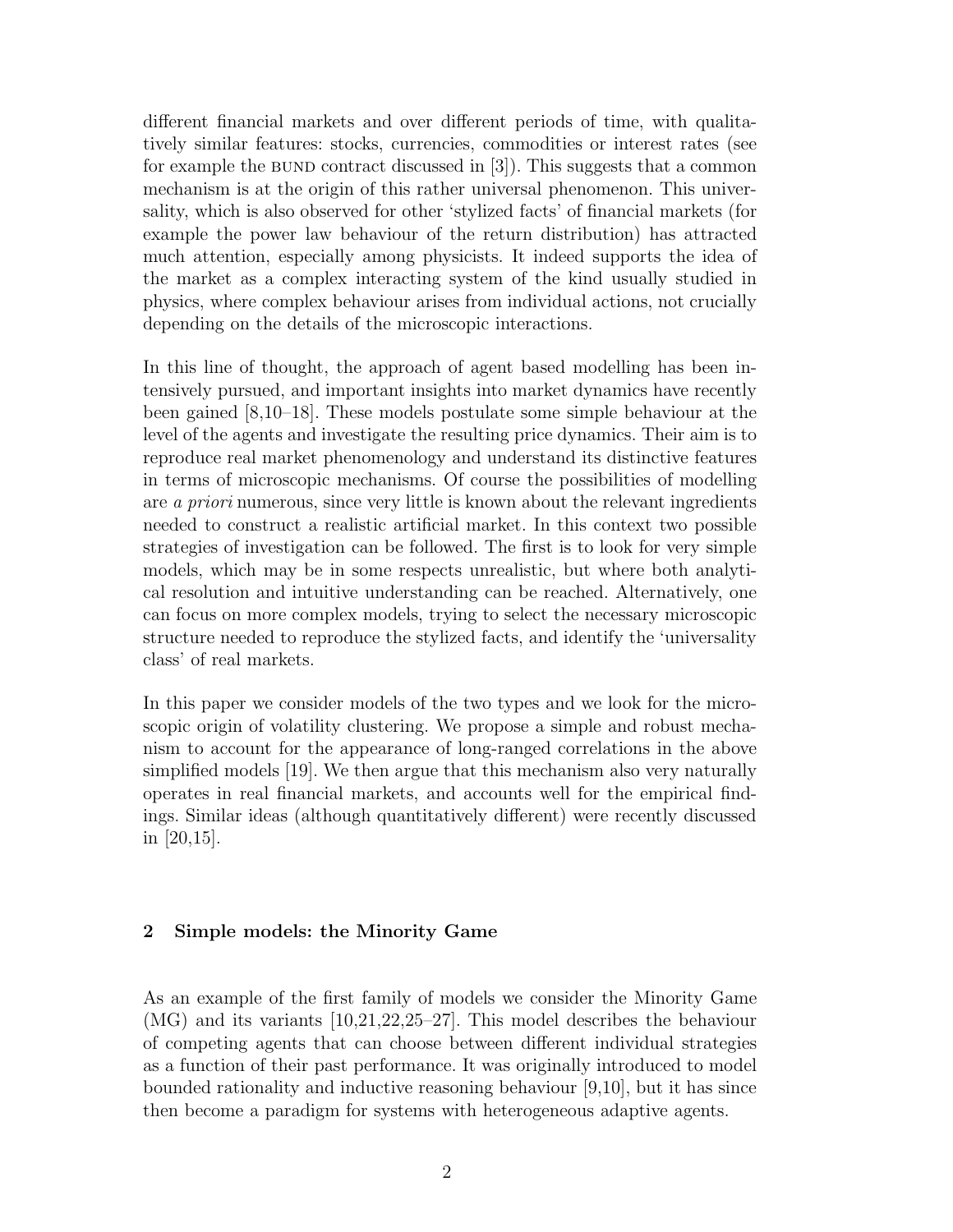The setup of the model is very simple. At a given time each agent  $i$  can take two possible actions  $a_i = \pm 1$ . Once that the global action  $A(t) = \sum_i a_i$ is determined, those agents who are in the minority group win whereas the others lose. The game is repeated at each time step. It would of course be trivial if the agents took their actions by tossing a coin. In fact it is not, since the opinion formation mechanism is not trivial at all. Its distinctive properties are:

- Heterogeneities: Each agent i is endowed with  $s = 1, ..., S$  "strategies" of action which are randomly chosen among all possible strategies at the initial time, and are kept fixed throughout the game.
- Information: A public and common information  $I$ , (for example the m-steps past history[10], or an exogenous signal [25]) is available at each time step. Each agent processes this information (the same for all) using one of his strategies, and decides of his action.
- Adaptivity: Agents evaluate the performance of their strategies. Agent  $i$ gives scores to each of his strategies according to its observed predictive power:

$$
P_{i,s}(t+1) = P_{i,s}(t) - a_{i,s}A(t) , \qquad (1)
$$

where s is a strategy label, and a simple minority payoff function  $-aA$  has been implemented. Then, at each time  $t$  the best strategy, the one with the highest score, is actually used to decide the action.

The collective behaviour of the MG is extremely rich and has been extensively studied in numerical and analytical works. The main feature is the possibility, by tuning the parameter  $\alpha$  given by the ratio of the number of different 'patterns' of information to the number of agents, to obtain an 'efficient' or an 'inefficient' behaviour (in a sense very close to the analogous concept in economics). However, in its original version, this model is rather remote from financial markets; in particular, there is no price dynamics. Several attempts have been made to generalize it and construct more realistic market models [21,22]. As first noticed in [22], if one also allows the agents to be inactive, intermittent volatility fluctuations can be generated. This fact confirms in the context of generalized MG what has been observed also for real markets, that is that volatility fluctuations are related to activity correlations [31,30]. For what concerns our main point, i.e. to explain volatility clustering, this means that we can focus on the temporal pattern of activity in these models. From this point of view, the simplest model which exhibits long ranged activity correlations is the MG with inactive strategies. Here we just consider the original setup of the MG, but we give to each agent one more 'inactive' strategy whose prediction is always  $a_i = 0$  (see also [23,22,24]). The number of active agents will then fluctuate from time to time, and for this reason we shall refer to this version of the model as Grand-Canonical MG. As we shall see in the next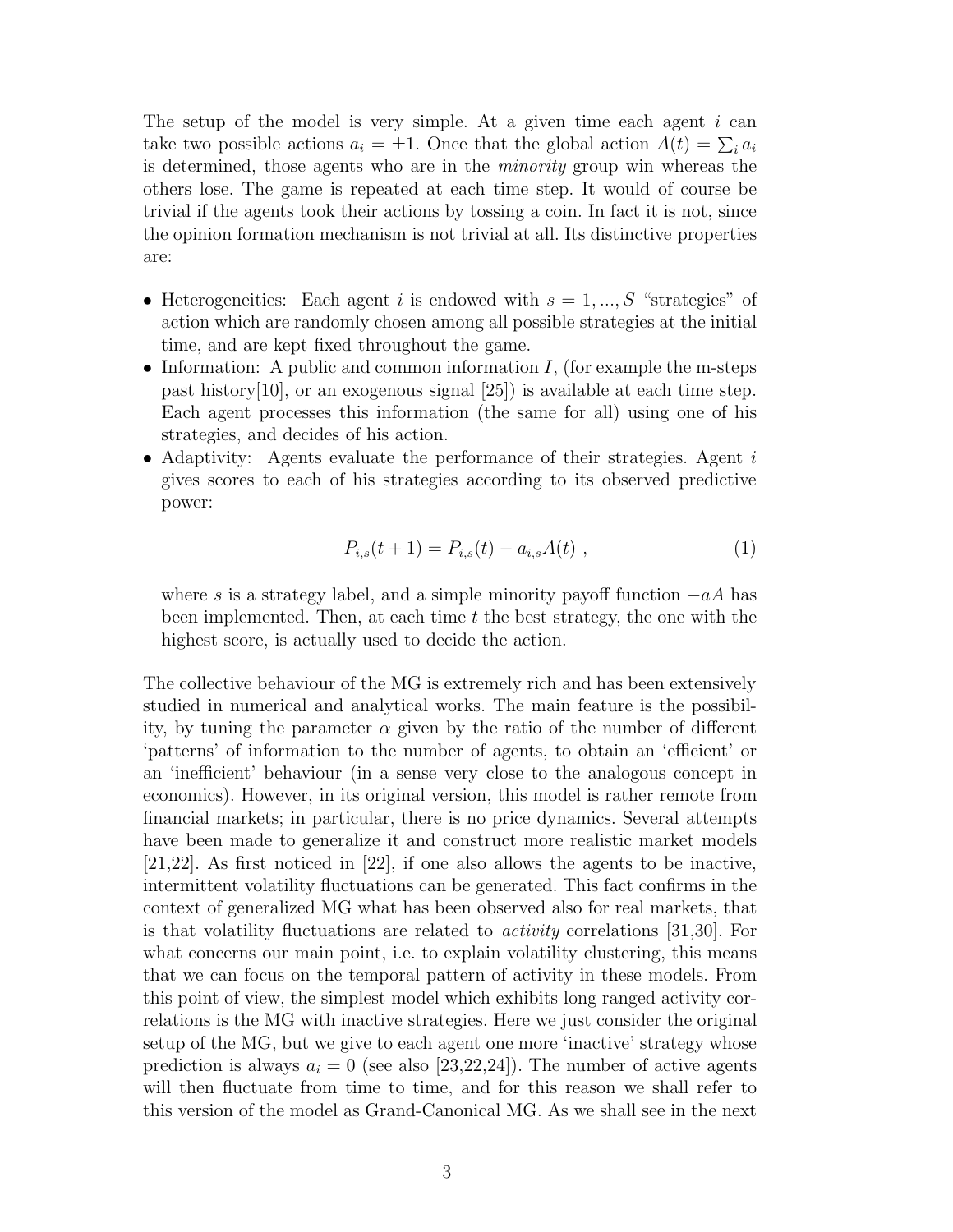sections, in this case it is rather intuitive to understand how the microscopic individual patterns determine a specific behaviour of the activity correlations.

## 3 More complicated market models

In order to go beyond the above mentioned limits of the MG we have studied a more complicated market model that, while retaining the non trivial opinion formation structure of the MG, allows traders to switch between a 'bond' market (representing the inactive state) and a 'stock' market, and accounts properly both for their wealth balance and for market clearing.

As in the MG each agent has S random active strategies plus an inactive one. Besides he owns a number  $\phi_i$  of stocks and  $B_i$  of bonds which he can trade at each time step. The price  $X(t)$  of the stock evolves in time according to a supply/demand dynamics which is defined through the following steps:

- Information: As in the MG at each time  $t$  an information is given to the agents. We choose it to be given by the  $m$  last steps of the past history of the return time series:  $I(t) = (\chi(t-m), \dots, \chi(t-1))$  with  $\chi(t) = \text{sign}(X(t) X(t-1)$ ). In this sense, our traders are chartists on short time scales, and take their decision based on the past pattern of price changes (note that this decision is not the same for different agents).
- Opinion formation mechanism: As in the MG agents use adaptive strategies to take a decision, which in this case can be 'buy', 'sell', or 'do nothing'. Besides, each agent wishes to buy/sell a quantity proportional to his current belongings, that is  $a_i = gB_i(t)/X(t)$  if he wants to buys,  $a_i = -g\phi_i(t)$  if he wants to sell. Also, each agent can act as a *fundamentalist* with a certain probability  $p_{fond}$  that depends on the difference between the observed price and some 'reference' price that grows with the risk-free interest rate. This leads, on the long run, to a mean reverting behaviour of the price towards its reference value.
- Price formation mechanism: Once the individual offers  $a_i(t)$  are made the price update is defined by [11,12]:

$$
\frac{\delta X(t)}{X(t)} = \frac{X(t+1) - X(t)}{X(t)} = \lambda \sum_{i} a_i(t) , \qquad (2)
$$

where  $\lambda$  is a measure of the liquidity of the market. Highly liquid markets correspond to small  $\lambda$ .

• Market clearing mechanism: We consider a two steps dynamics. First the decisions/orders are made and the price is updated. Then a matching between supply/offer is realized, which may leave a certain amount of unfulfilled orders. More precisely, the amount of stocks  $\delta \phi_i^*$  actually traded by agent i is  $g_eB_i(t)/X(t+1)$  if he buys and  $-g_e\phi_i(t)$  if he sells, where  $g_e$  is such that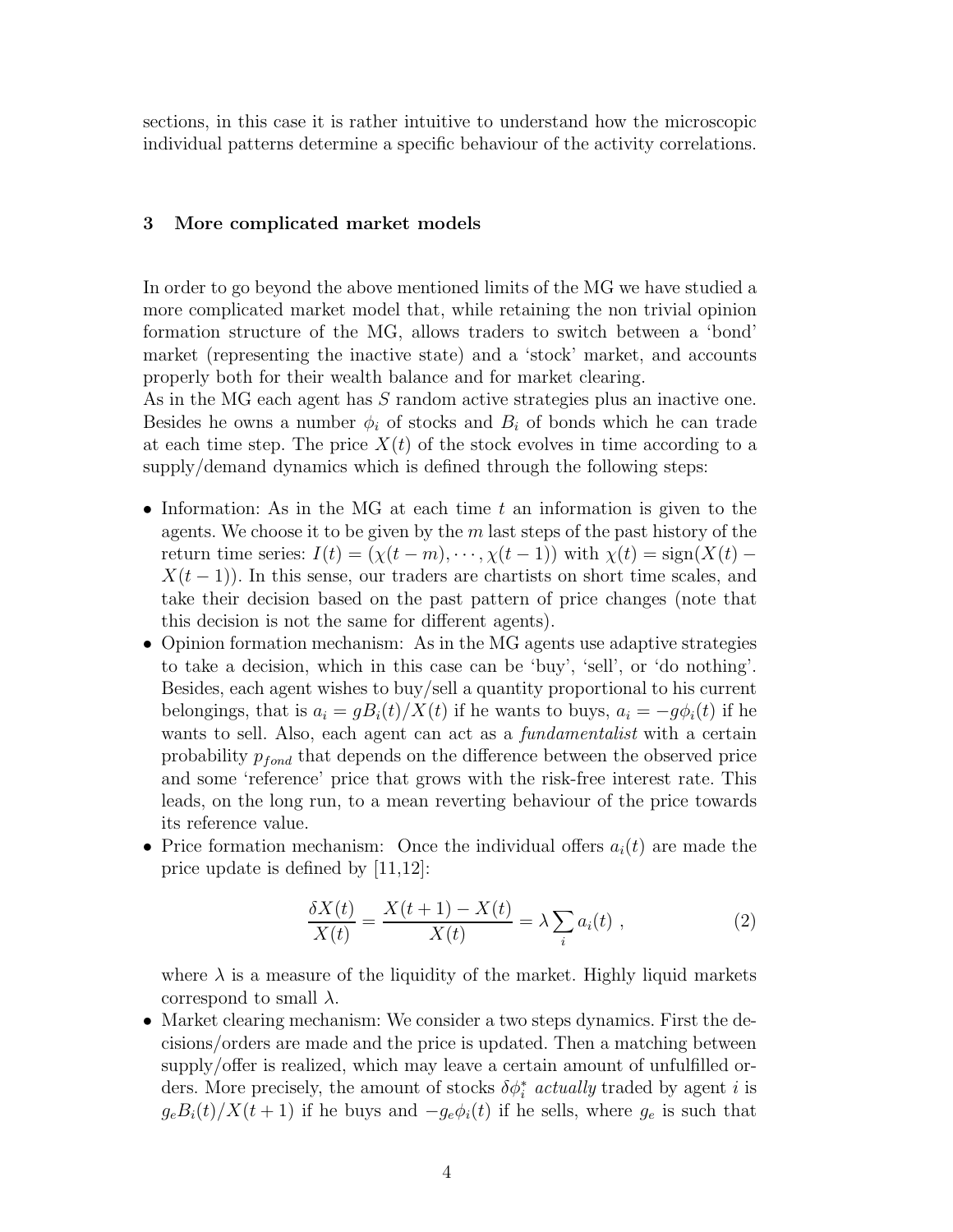$\sum_i \delta \phi_i^* \equiv 0$ . Unfulfilled orders are then removed from the order book.

• Wealth dynamics: After this 'market clearing' the individual wealths are updated using the quantity  $\delta \phi_i^*$  of stocks actually traded by agent *i*, i.e.:

$$
\phi_i(t+1) = \phi_i(t) + \delta \phi_i^* \qquad B_i(t+1) = B_i(t)(1+\rho) - \delta \phi_i^* X(t+1),
$$

where  $\rho$  represents the interest rate. The total wealth of agent i is therefore  $w_i(t) = \phi_i(t)X(t) + B_i(t).$ 

• Scores update: The scores of the strategies are finally updated according to their real profitability over the interest rate  $\rho$ :

$$
P_{i,s}(t+1) = \mu P_{i,s}(t) - a_{i,s}(t-1) \left[ \frac{\delta X(t)}{X(t)} - \rho \right].
$$
 (4)

When  $\mu < 1$ , only the recent past is used to assess the performance of the strategies.

The phenomenology of this model is very rich and a detailed account of our results will be published separately [28]. From the previous description we see that there are at least four parameters which enter crucially in the model:  $\rho$ , g,  $\lambda$  and one entering the precise definition of  $p_{fond}$ . Tuning these parameters we observe two qualitatively different regimes:

1) An *Oscillatory Regime* (for small values of  $\lambda$  and  $q$ ), where speculative bubbles are formed, and finally collapse in sudden crashes induced by the fundamentalist behaviour. In this regime, markets are not efficient, and a large fraction of the orders is (on average) unfulfilled.

2) A Turbulent regime (for large  $\lambda$  and q) where the 'stylized' facts of liquid markets are well reproduced: the market is approximately efficient (although some persistent or anti-persistent correlations survive), the returns follow a power law distribution, and volatility clustering is present.

Both these two regimes present interesting features that can be analyzed. However, for the objective of the present paper, we focus here on the second one. In this regime both the volatility and the activity show power-law like correlations (in time) which are quantitatively very similar to those observed in the much simpler Grand-Canonical MG: see Figures 1 and 2 below. This strongly indicates that volatility/activity correlations are uniquely determined by the opinion formation structure which is common to the two models. In the next section we propose an explanation of how this can happen.

## 4 A simple universal mechanism

In the above models, scores are attributed by agents to their possible strategies, as a function of their past performance. In a region of the parameter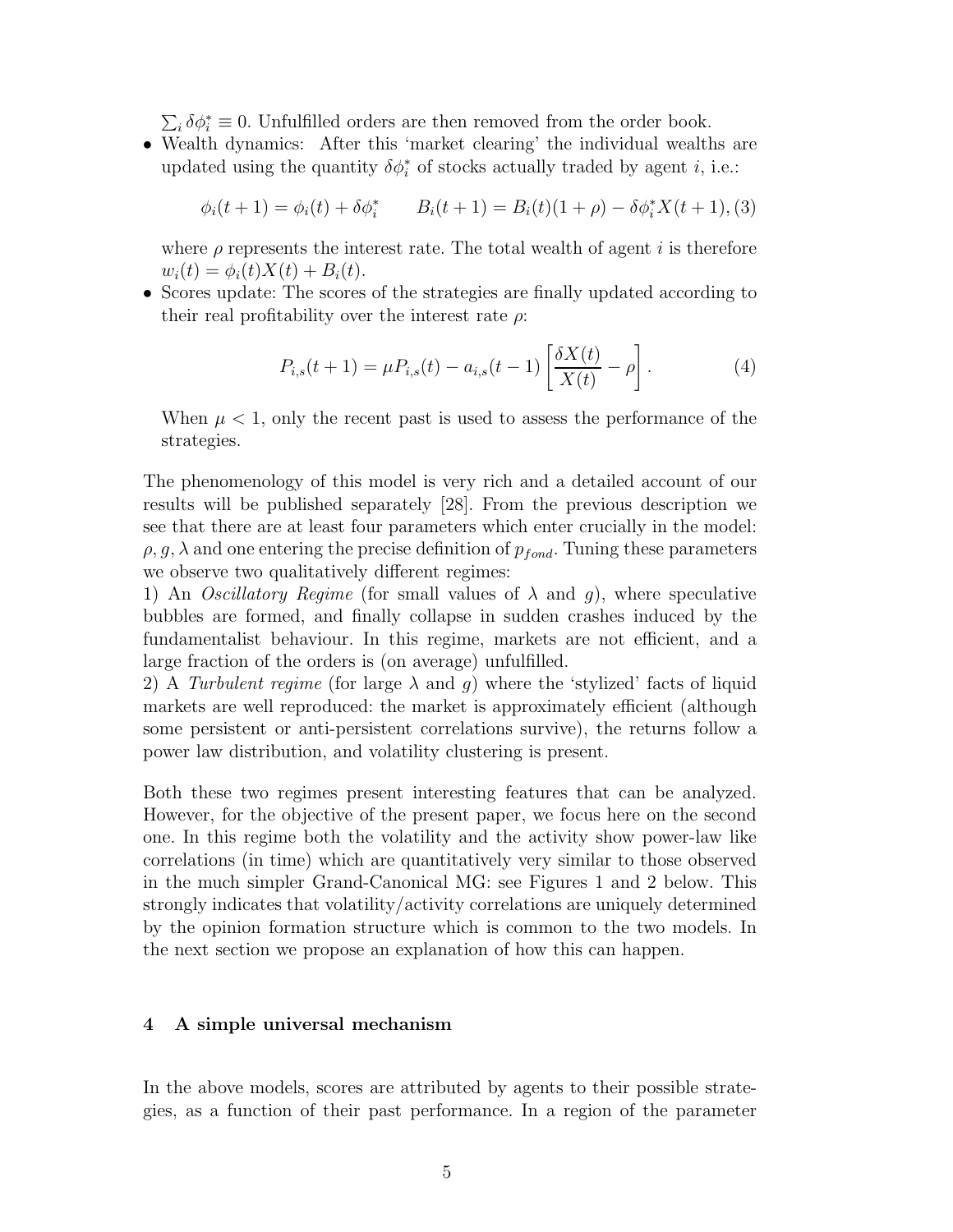space where these models lead to an efficient market, the autocorrelation of the price increments is close to zero, which means that to a first approximation, no strategy can on average be profitable. This implies that the difference between the score of two strategies will locally behave, as a function of time, as a random walk. Now, the switch between two strategies occurs when their scores cross. Therefore, in the case where each agent has two strategies, say one 'active' (trading in the market) and one 'inactive' (holding bonds), the survival time of any one of these strategies will be given by the return time of a random walk (the difference between the scores of the two strategies) to zero. The interesting point is that these return times are well known to be power-law distributed (see below): this leads to the non trivial behaviour of the volume autocorrelation function. In other words, the very fact that agents compare the performance of two strategies on a random signal leads to a multi-time scale situation. More formally, let us define the quantity  $\theta_i(t)$  that is equal to 1 if agent  $i$  is active at time  $t$ , and 0 if inactive. The total activity is given by  $a(t) = \sum_i \theta_i(t)$ . The time autocorrelation of the activity is given by:

$$
C_a(t, t') = \langle a(t)a(t') \rangle = \sum_{i,j} \langle \theta_i(t)\theta_j(t') \rangle.
$$
 (5)

We will actually use in the following the so-called activity variogram, directly related to the autocorrelation through:

$$
V_a(t, t') = \langle [a(t) - a(t')]^2 \rangle = C_a(t, t) + C_a(t', t') - 2C_a(t, t'). \tag{6}
$$

One can consider two extreme cases which lead to the same result, up to a multiplicative constant: (a) agents follow completely different strategies and have independent activity patterns, i.e.  $\langle \theta_i \theta_j \rangle \propto \delta_{i,j}$  or (b) agents follow very similar strategies, for example by all comparing the performance of stocks to that of bonds, in which case  $\theta_i = \theta_j$ . In both cases,  $C_a(t, t')$  is proportional to  $\langle \theta_i(t) \theta_i(t') \rangle$ . This quantity can be computed in terms of the distribution  $P(s)$  of the survival time s of the strategies. More details can be found in [19,29]. When  $P(s)$  has a finite first moment  $\langle s \rangle$  (finite average lifetime of the strategies), then  $C_a(t, t')$  is stationary, i.e. it only depends on the difference  $\tau = t'-t$ . Introducing the Laplace transforms  $\mathcal{L}C_a(E)$  and  $\mathcal{L}P(E)$  of  $C_a(\tau)$ and  $P(s)$ , the general relation between the two quantities reads [29]:

$$
E\mathcal{L}C_a(E) = \left(1 - \frac{2[1 - \mathcal{L}P(E)]}{\langle s \rangle E[1 + \mathcal{L}P(E)]}\right). \tag{7}
$$

For an unconfined random walk, the return time distribution decays as  $s^{-3/2}$ for large s and therefore its first moment is infinite. However, in all the models mentioned above, there exist 'restoring' forces which effectively confine the scores to a finite interval [28]. This can be attributed, both in the case of the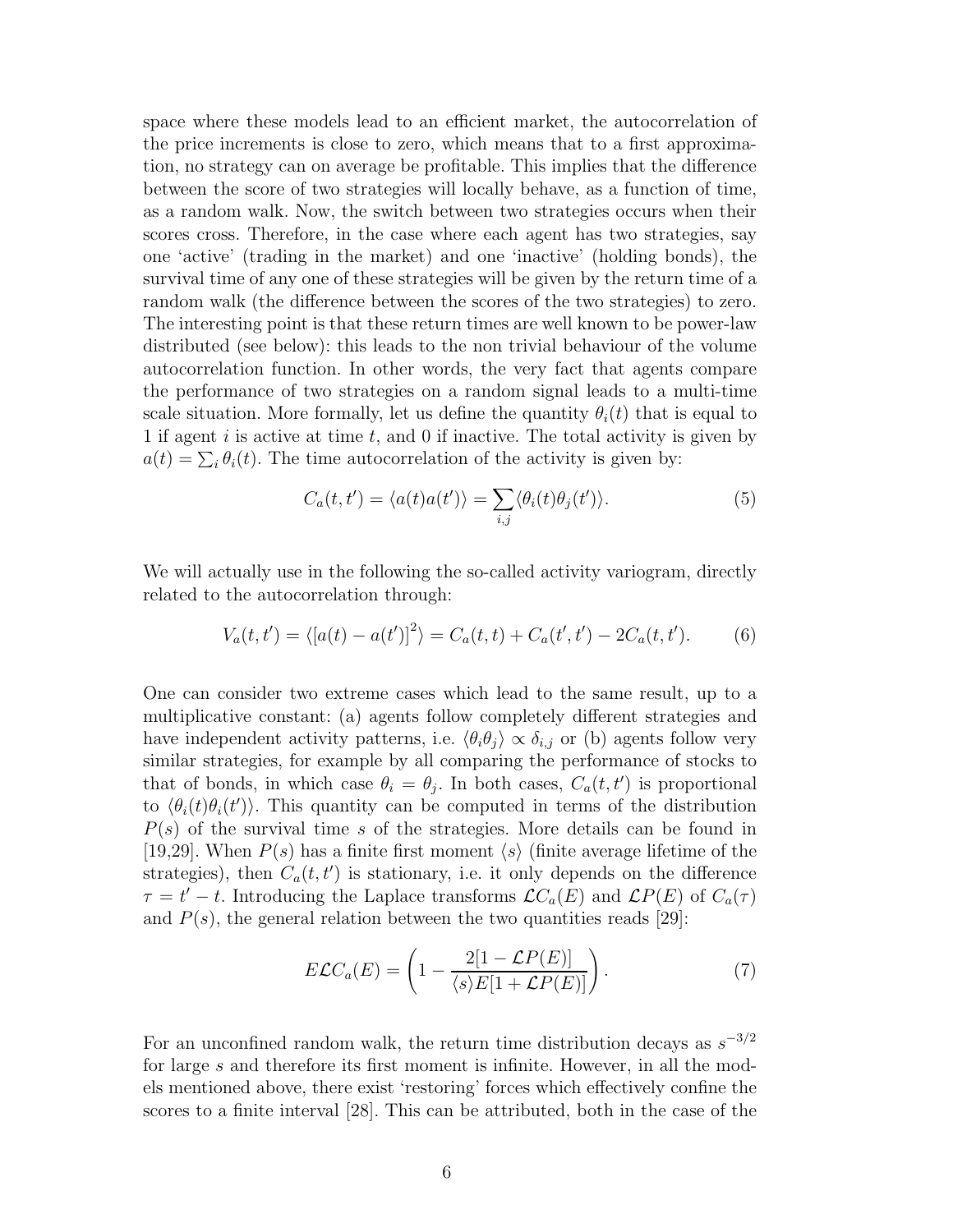

Fig. 1. 1-a: Cumulative distributions for the survival times of the active strategy in the Grand-Canonical MG with an inactive strategy and two active strategies, for five different agents. The parameter  $\alpha$  is set to  $\alpha = 0.51$  ( $\alpha_c \simeq 1$ .), and the number of agents is 501. 1-b: Volume of activity (number of active agents) as a function of time for the MG with the same values of parameters. Inset: The corresponding activity variogram as a function of the lag  $\tau$ , in a log-log plot to emphasize the  $\sqrt{\tau}$ singularity at small  $\tau$ 's.

MG or of more realistic market models, to 'market impact', which means that good strategies tend to deteriorate because of their very use, or to the finite memory time of market operators used to assess their strategies (cf. the parameter  $\mu$  defined above). The consequence of these effects is to truncate the  $s^{-3/2}$  tail for values of s larger than a certain equilibrium time  $s_0$ . Therefore, the first moment of  $P(s)$  actually exists, such that Eq. (7) is valid. Nevertheless, one can see from Eq. (7) that the characteristic  $s^{-3/2}$  behaviour of  $P(s)$ for short time scales leads to  $E\mathcal{L}C_a(E) \sim 1 - B/\sqrt{E} + ...$  for  $s_0^{-1} \ll E \ll 1$ . This in turn leads to a singular behaviour for the variogram  $V_a(\tau)$  at small  $τ's,$  as  $V_a(τ) \propto \sqrt{τ}$ , before saturating to a finite value for  $τ \sim s_0$ . Intuitively, this means that the probability for the activity to have changed significantly between t and  $t + \tau$  is proportional to  $\int_0^{\tau} ds \, sP(s) \propto \sqrt{\tau}$  (for  $\tau \ll s_0$ ), where  $sP(s)$  is the probability to be at time t playing a strategy with lifetime s.

Let us illustrate and justify this general scenario for the MG with an inactive strategy. In this model [23,28] there is a critical value  $\alpha_c$  of the relevant parameter above which all agents finally become inactive. However, below this value, the system is always 'efficient' and our assumption about the local randomwalk behaviour of the strategy scores is thus well grounded. However, in order to confirm this point we show in Figure 1-a the cumulative distribution of the survival time of the active strategy, for five different agents. In the case of a pure random-walk this distribution should behave as  $s^{-1/2}$ . We can see that this is precisely what happens up to a certain time scale  $s_0$  (which does not fluctuate much from agent to agent) above which the distributions are truncated. In Figure 1-b, for a value of  $\alpha$  smaller than  $\alpha_c$ , we have plotted the volume of activity as a function of the time. In the inset, the activity variogram  $V_a(\tau)$  reveals the characteristic  $\sqrt{\tau}$  singularity discussed above, before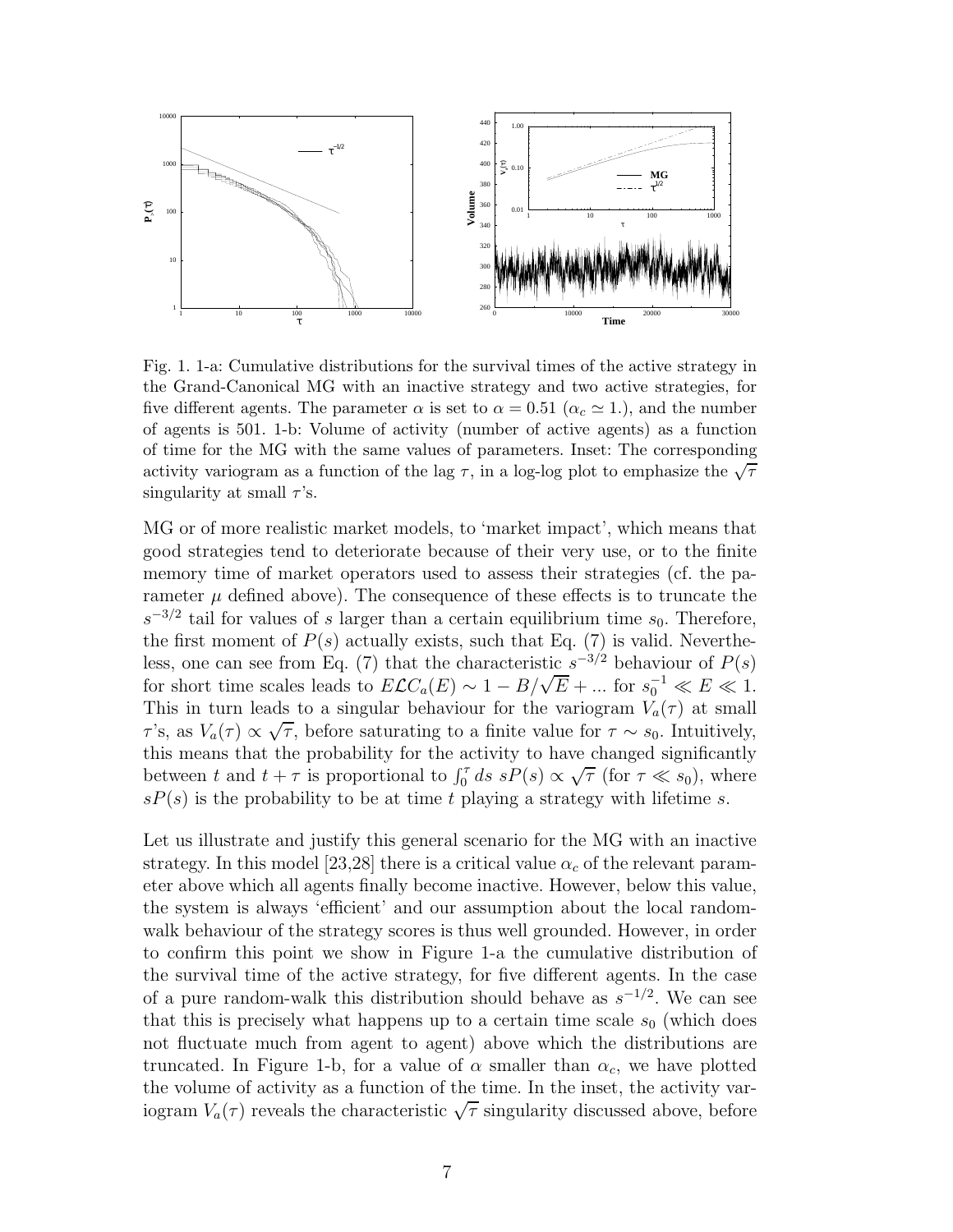saturating for large  $\tau (\sim s_0)$ . This  $\sqrt{\tau}$  singularity is present in the whole active phase  $\alpha < \alpha_c$ ;  $s_0$  is found to be proportional to N (for  $\mu = 1$ ). The analogous variograms for the volume of activity and for the volatility of the more realistic market model of section 3 are shown in Figure 2, together with the result of the MG. The two behaviors are very similar and confirm the universality of this result [28]. Note that the activity variogram of the MG model can be very accurately fitted by the following simple form:

$$
V_a(\tau)|_{fit} = V_a^{\infty} \left( 1 - \exp(-\sqrt{\frac{\tau}{\tau_0}}) \right). \tag{8}
$$

We note that a similar mechanism might also be present in other models where agents can switch between different strategies or classes of strategies. For example, in [15] each agent can behave either as a fundamentalist or as a trend follower, switching between the two strategies as a function of their relative performance. For this model it has been observed that the activity bursts are indeed associated to a large number of agents switching from one behaviour to the other. The importance of the fact that these strategies are on average equivalent was also clearly stressed [15] (see also [20]). It would be interesting to see if the activity variogram in this model can also be fitted using Eq.  $(8)$ . Another example is the adaptive evolutionary system of [16], where agents can use different expectation functions to estimate future prices and dividends (and then act differently according to a mean-variance optimization procedure) and choose between them according to a evolutionary performance measure.<sup>1</sup>

It is interesting to compare the above results with real market data. Figure 3 shows the volume of activity on the S&P 500 futures contract in the years 1985-1998. On the same graph, we have reproduced the MG fit Eq. (8). Both the time scale and the volume scale (arbitrary in the MG model) have been adjusted to get the best agreement. Furthermore, a constant has been added to  $V_a$  (corresponding to a  $\delta_{\tau,0}$  contribution to  $C_a$ ), to account for the fact that part of the trading activity is certainly white noise (e.g. motivated by news, or by other non strategic causes). As can be seen, the agreement is rather good. Most significant is the clear  $\sqrt{\tau}$  behaviour at small  $\tau$  ( $\tau$  < 50 days). We therefore suggest that the effect captured by the MG or more sophisticated variants (Figures 1 and 2), namely the subordination of the activity on random walk like signals, is also present in real markets. It seems to us that this makes perfect sense since market participants indeed compare the results of different

<sup>1</sup> In this model the presence of positive dividends on stocks is crucial to implement a reasonable market dynamics. In the market model described above, on the other hand, we do not expect dividends to change substantially the dynamics since a dividend at time t is in fact followed by an immediate decrease of the price  $X(t)$  of the same amount, leaving the scores updates unchanged.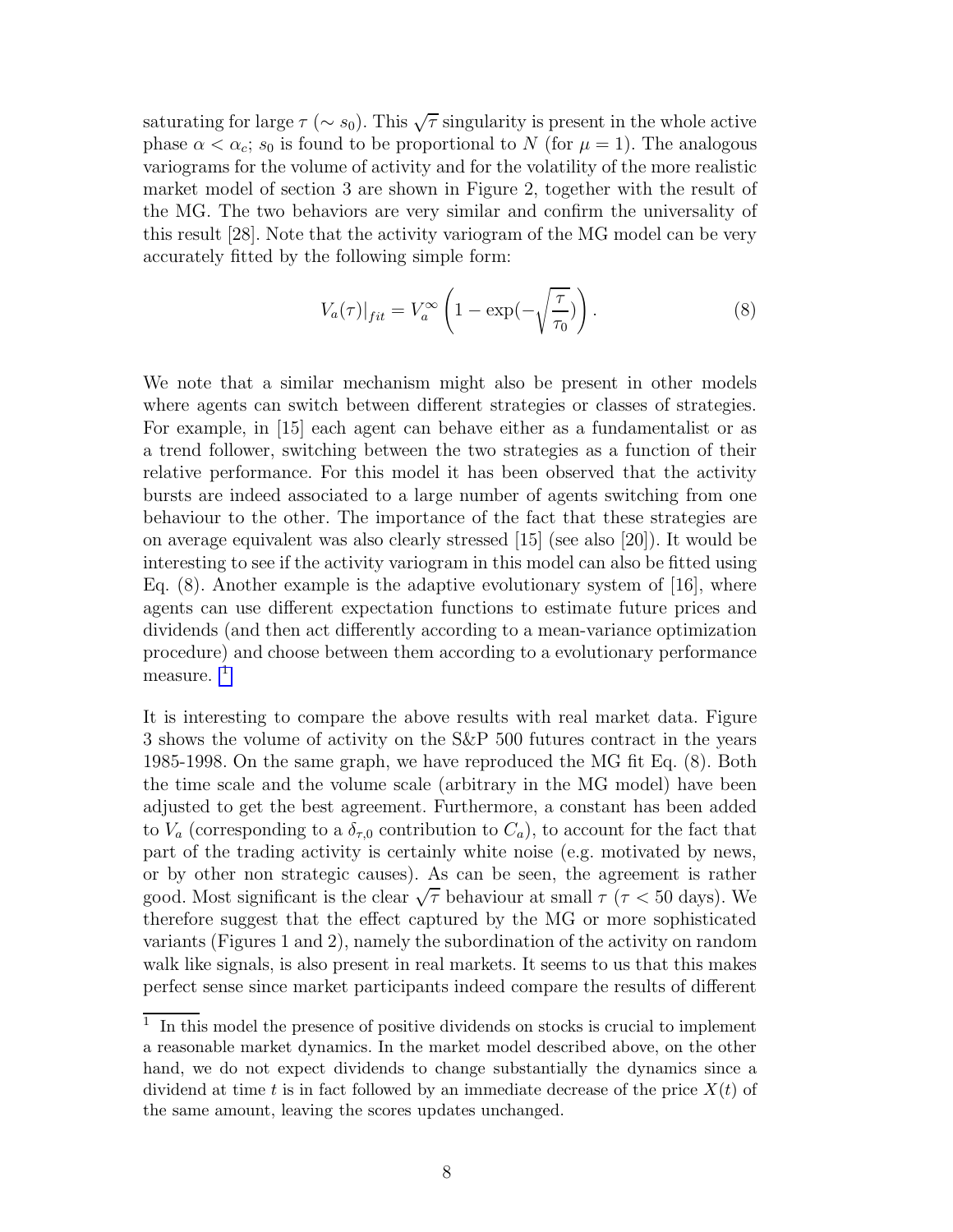

Fig. 2. Returns (relative price differences) as a function of time in the market model described in the text (section 3). Large frame: The corresponding volatility variogram as a function of the lag  $\tau$ , in a log-log plot to emphasize the  $\sqrt{\tau}$  singularity at small  $\tau$ 's. The full line is the fit Eq. (8)



Fig. 3. Total daily volume of activity (number of trades) on the S&P 500 futures contracts in the years 1985-1998: compare to Figure 1 and 2. Inset: Corresponding variogram (diamonds) as a function of the square-root of the lag. Note the clear linear behaviour for small  $\sqrt{\tau}$ . The full line is the MG fit Eq. (8), with both axis rescaled and a constant added to account for the presence of 'white noise' trading.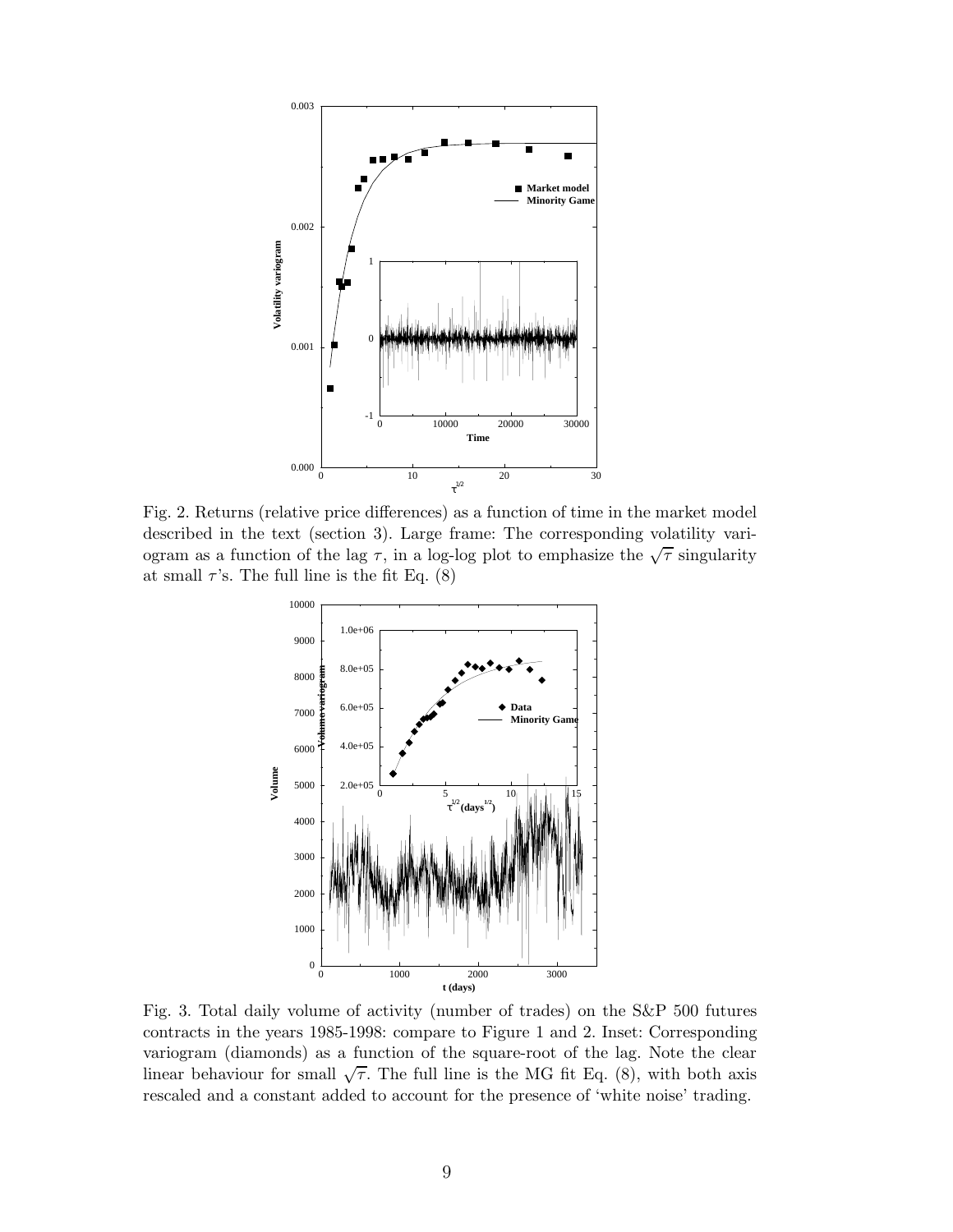

Fig. 4. Variogram of the log-volatility,  $\langle \log^2(\sigma_t/\sigma_{t+\tau}) \rangle$  as a function of  $\tau$ , averaged over 17 different stock indices (American, European, Asian). The upper panel shows a fit with a power law of time, the middle panel a fit with the logarithmic (multi-fractal) prediction, whereas the lower panel shows the MG fit Eq. (8), with again both axis rescaled and a constant added to account for the presence of 'white noise' trading. Note that the three models lead to nearly indistinguishable fits.

strategies to decide whether they should remain active in a market or leave it. Note furthermore that although our scenario is based on the comparison between the scores of strategies, similar results would be obtained if the volume was subordinated to the difference between the price and certain 'psychological levels' (i.e. the value 1000 for the S&P, etc.). It is indeed reasonable that such levels play a role in determining the activity on financial markets (see however [32] for a discussion of this point).

Since the volatility and the volume of activity are strongly correlated also in financial markets [30,31], our interpretation should carry over to volatility fluctuations as well. This is illustrated in Figure 4 (lower panel), where the variogram of the log-volatility for major stock indices is shown, together with the very same MG fit. Again, the agreement is very good. We have however also shown for comparison the prediction of the multi-fractal model of ref. [6]  $V_a(\tau) = 2\lambda^2 \log(\tau/\tau_0)$  (middle panel). We note that the two models, although very different, lead to nearly indistinguishable numerical fits over the time scale considered. In the literature, it is also customary to fit the volatility correlations with power laws. We have therefore also shown in the upper panel the corresponding fit for the variogram  $V_a(\tau) = c_0 - c_1/\tau^{\nu}$ , with  $\nu = 0.1$ . This fit is also consistent with the data (and is numerically very close to a logarithmic function because  $\nu$  is small). However, neither the power-law nor the logarithm have clear microscopic motivations. If, as we believe, the simple mechanism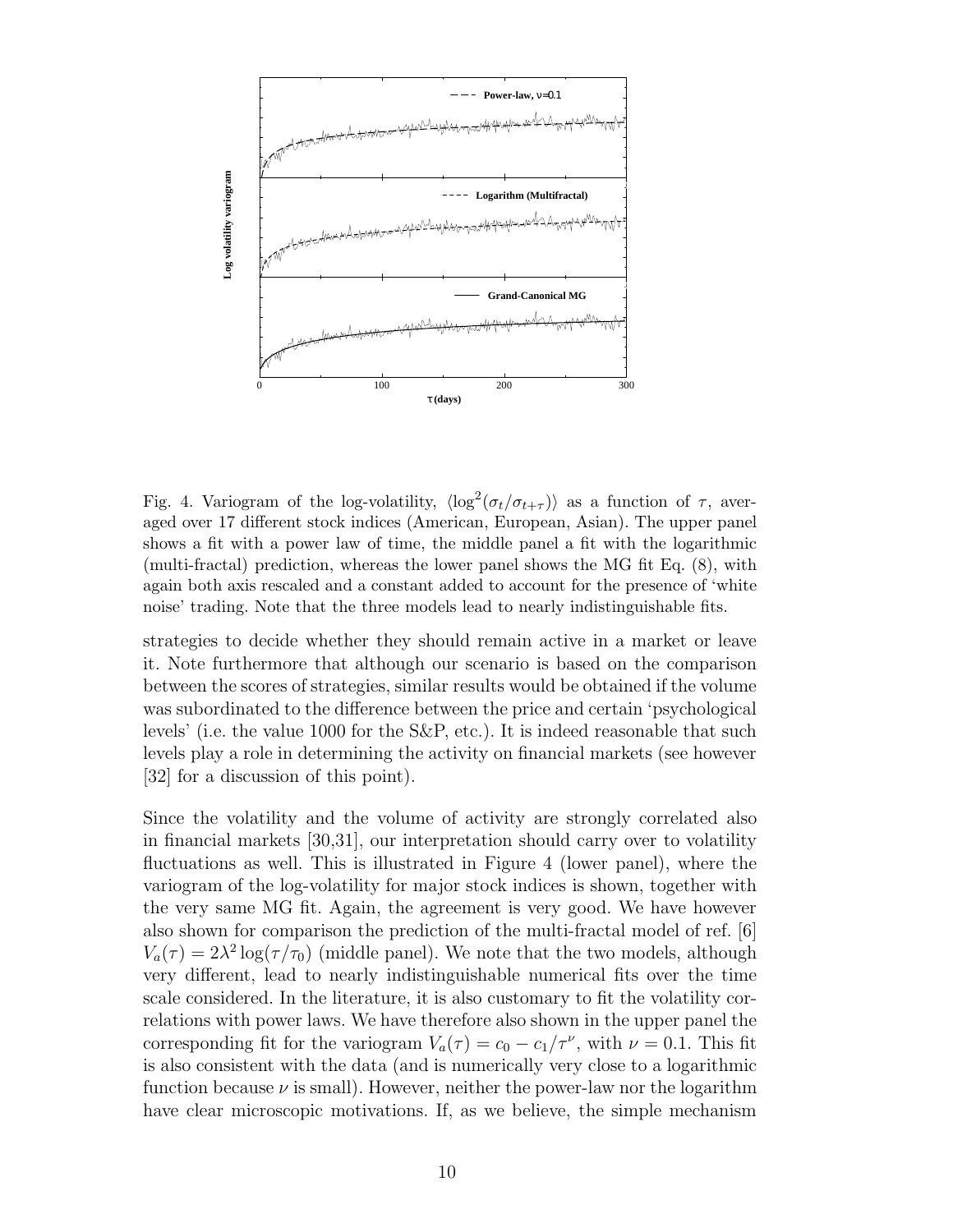that we have advocated is at the origin of the correlations behaviour then the truly universal feature is in the  $\sqrt{\tau}$  behaviour of the variogram for small  $\tau$ , and not in the long time behaviour of the correlation function. In other terms, the exponent  $\nu$  might be an effective, non universal exponent masking the true universal 1/2 exponent that describes the initial increase of the variogram.

In summary, we have proposed a very general interpretation for long-range correlation effects in the activity and volatility of financial markets. This interpretation is based on the fact that the choice between different strategies is subordinated to random-walk like processes. We have numerically demonstrated our scenario in the framework of simplified market models, and showed that, somewhat surprisingly, real market data can actually be quite accurately accounted for by these simple models (see Figs 3 and 4).

Acknowledgments Useful interactions with G. Canat, A. Cavagna, D. Challet, D. Farmer, A. Matacz, E. Moro, J.P. Garrahan, N. Johnson, T. Lux, M. Marsili, M. Potters, P. Seager, D. Sherrington and H. Zytnicki are acknowledged.

## References

- [1] Z. Ding, C. W. J. Granger and R. F. Engle, J. Empirical Finance 1, 83 (1993).
- [2] R. Mantegna & H. E. Stanley, An Introduction to Econophysics, Cambridge University Press, 1999.
- [3] J.-P. Bouchaud and M. Potters, *Théorie des Risques Financiers*, Aléa-Saclay, 1997; Theory of Financial Risks, Cambridge University Press, 2000.
- [4] M. Potters, R. Cont, J.-P. Bouchaud, Europhys. Lett. 41, 239 (1998).
- [5] Y. Liu, P. Cizeau, M. Meyer, C.-K. Peng, H. E. Stanley, Physica A245 437 (1997); P. Cizeau, Y. Liu, M. Meyer, C.-K. Peng, H. E. Stanley, Physica A245 441 (1997).
- [6] A. Arnéodo, J.-F. Muzy, D. Sornette, Eur. Phys. J. **B 2**, 277 (1998); J.-F. Muzy, J. Delour, E. Bacry, e-print [cond-mat/0005400](http://arXiv.org/abs/cond-mat/0005400).
- [7] J.-P. Bouchaud, Power in Economics and Finance, some ideas from physics, Quantitative Finance, 1, 105, (2000)
- [8] P. Bak, M. Paczuski, and M. Shubik, Physica A 246, 430 (1997)
- [9] See e.g. W.B. Arthur, Amer. Econ. Assoc. Papers and Proc. 84, 406 (1994); Science, **284**, 107 (1999).
- [10] D. Challet, Y.-C. Zhang, Physica A246, 407 (1997)
- [11] J.-P. Bouchaud, R. Cont, European Journal of Physics B 6, 543 (1998); R. Cont, J.P. Bouchaud, Macroeconomics Dynamics, 4, 170 (2000).